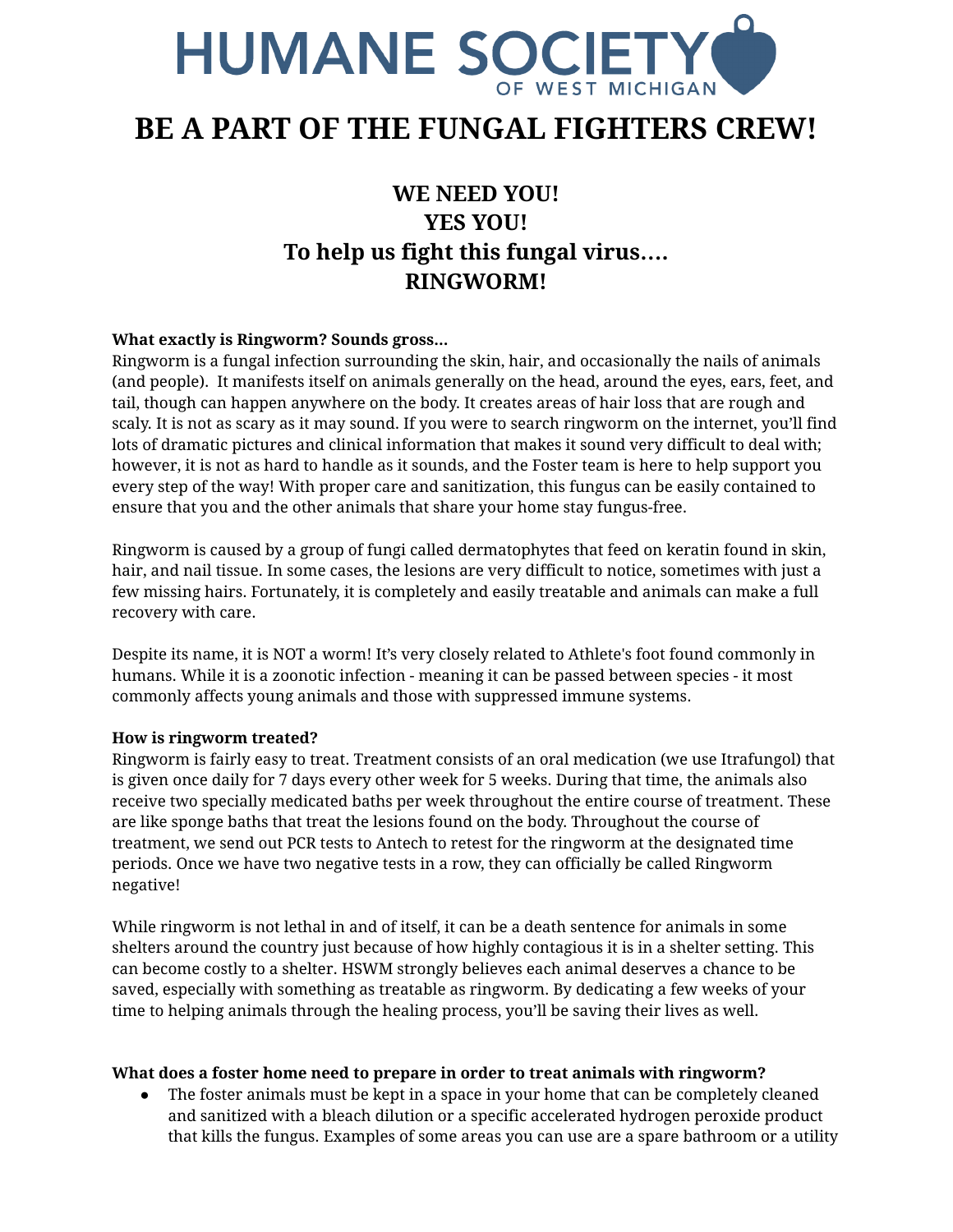room. It just needs to be somewhere with sanitizable furniture and hard floors instead of carpet.

- Supplies for treatment and general animal care are all included and provided by HSWM.
- If you have other pets, they will need to be kept completely separated due to the degree of contagion. The ringworm animals cannot be socialized with other animals in your household.
- Understanding & Patience: The amount of handling does not have to be limited, but you will need to take extra precautions to keep everyone safe and be diligent about cleanliness. It can be difficult to keep kittens, or any foster animal, for a few months without getting attached, but rest assured they will find forever families because of your care!
- Love and affection! These animals need just as much love, socialization, compassion, and enrichment as the next, they just happen to require a little bit different kind of care.
- It is best to not have someone in the household who has a compromised immune system that could be susceptible to getting infections or children handling the animals.

# **What exactly is provided to the foster home?**

As with all of our fosters, we provide all supplies and necessary items such as:

- Medications Oral and topical
- Instructions on the treatment process
- PPE such as gloves, gowns, booties, and puppy pads.
- A foster kit to help you prepare your house and their area
- Support from the Foster Vet Tech and Foster Coordinator every step of the way

# **Why should I consider helping?**

- **● Every foster parent is a true life-saver!**
- Due to exposure risks for the other animals, shelters have to handle cases of ringworm in a very regimented way - isolating the animals and limiting contact with them since we are handling so many other animals. This is a rather sad situation for the animals who need lots of attention, love, and playtime as we are unable to provide it unlike a foster home.
- Shelters are a high stress environment, and animals tend to get healthy faster and stay healthy in a less stressful home environment - aka foster.

### **What are the next steps?**

If you are ready and willing to join the Fungus Fighters, THANK YOU! Truly. You can reach out to the [Foster](https://form.jotform.com/HSWM/foster-caretaker-application-) Coordinator at *[lfrontjes@hswestmi.org](mailto:lfrontjes@hswestmi.org)* or join the foster team here: Foster App

Ringworm can be more prevalent in the warmer months, especially for us as we transfer animals in from shelters down South, but it still can show itself in the cooler months. An email request will be sent out whenever we do have ringworm animals who need fostering.